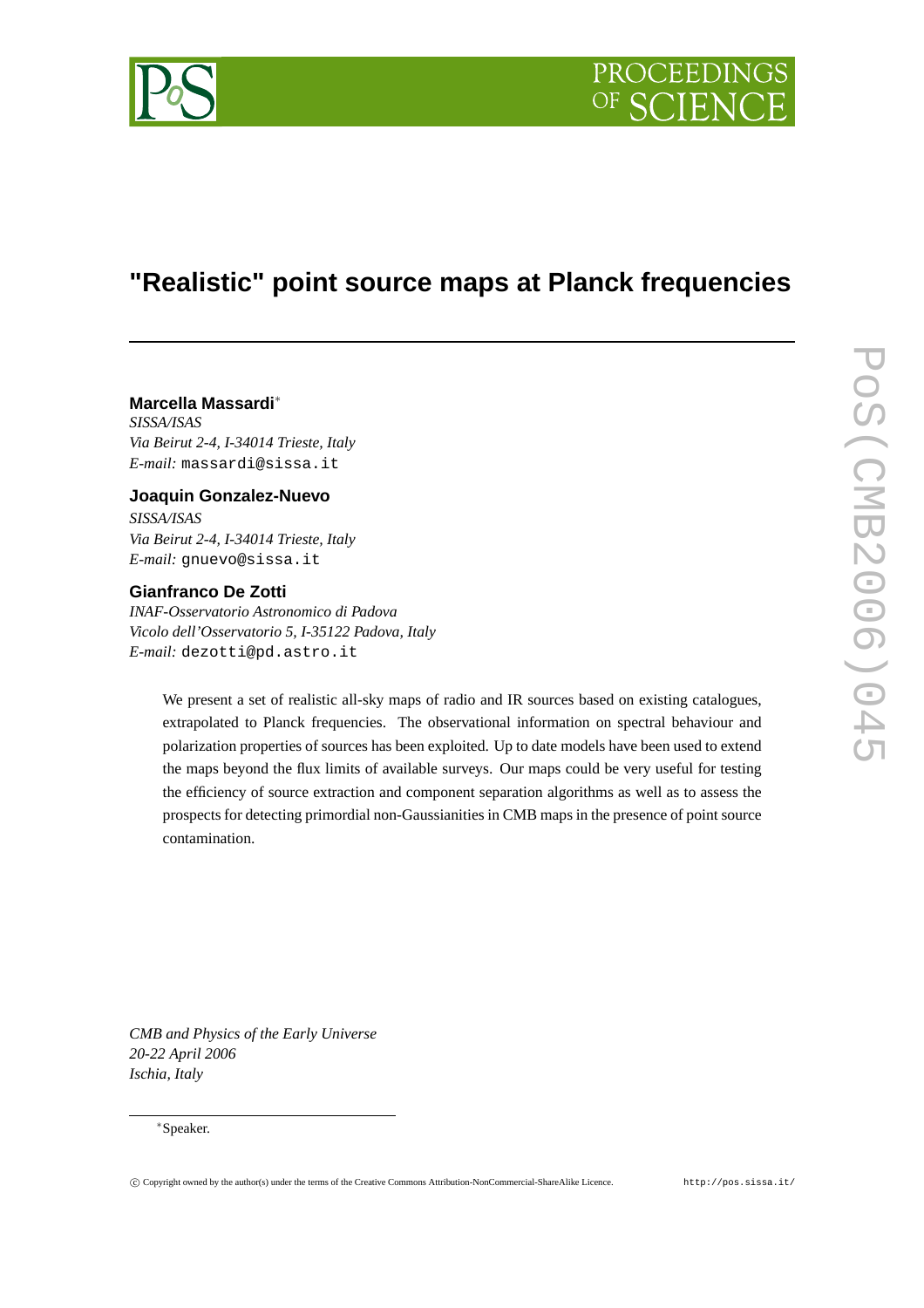## **1. Radio Sources**

A summary of the available relatively deep multi-steradian surveys is given in the Table 1. The combined 4.85 GHz GB6 and PMN surveys cover the whole sky (except for 0.21 sr in the Northern polar cap and a tiny region around the Southern celestial pole) with an angular resolution of 3.5'-4.2' and a flux limit ranging from 18 to 72 mJy. Deeper and higher resolution surveys have been carried out at 1.4 and 0.843 GHz.

| Frequency | Catalogue       | $S_{min}(mJy)$ | $Dec_{lim}$      | Resolution    |
|-----------|-----------------|----------------|------------------|---------------|
| 4.85 GHz  | GB <sub>6</sub> | 18             | $0 \div +75$     | 3.5'          |
|           | <b>PMNS</b>     | 20             | $-87.5 \div -37$ | 4.2'          |
|           | <b>PMNZ</b>     | 72             | $-37 \div -29$   | $4.2^{\circ}$ |
|           | <b>PMNT</b>     | 42             | $-29 \div -9.5$  | 4.2"          |
|           | <b>PMNE</b>     | 40             | $-9.5 \div +10$  | $4.2^{\circ}$ |
| $1.4$ GHz | <b>NVSS</b>     | 2.5            | $-40 \div +90$   | 45"           |
| 0.843 GHz | <b>SUMSS</b>    | $8 - 18$       | $-90 \div -30$   | 45"cosec dec  |

**Table 1:** A summary of the available relatively deep multi-steradian surveys

The cross-correlations of catalogues at different frequencies have been carried out degrading the higher resolution one to the resolution of the other. In practice, whenever the higher resolution (NVSS or SUMSS) catalogue contains more than one source within the resolution element of the lower resolution (4.85 GHz) one, we have summed the NVSS or SUMSS fluxes, weighted with a Gaussian response function centered on the nominal position of the 4.85 GHz source, and with FWHM equal to the resolution of the 4.85 GHz survey. To correct for the contributions of background sources we have selected 159,195 control fields, free of 4.85 GHz sources, and computed the average flux of NVSS or SUMSS sources within a 4.85 GHz beam pointing on the field center, again taking into account the 4.85 GHz response function. Such average flux has been subtracted from the summed NVSS or SUMSS fluxes associated with 4.85 GHz sources. In this way we obtained spectral indices from ∼1 to ∼5 GHz for a complete sample (CCS sample) of 109,152 sources over about 95% of the sky to a flux limit of ∼50 mJy. The main holes of the CCS sample are in the North Pole region (due to the GB6 coverage) and on half of the Galactic plane (caused by the SUMSS coverage).

Positions and 1 GHz fluxes only are available, from NVSS+SUMSS, for a deeper sample of 1,980,491 sources brighter than ∼5 mJy. The hole in the SUMSS survey is partially filled by the 4.85 GHz PMNS survey, which however is limited to 40 mJy. To build a spatially homogeneous map we randomly copied into this region sources with lower fluxes from other regions until the mean surface density as a function of the ∼1 GHz flux equalled the overall mean down to ∼5 mJy. In this way we obtained a uniform map over 100% of the sky, with positions of real sources, except for a minor fraction (∼4%) of simulated sources. Note that the latter are located in the Galactic plane region, where they make a minor effect compared to Galactic emissions and have flux densities well below those relevant for Planck. We have estimated spectral indices,  $\alpha$  (*S*  $\approx$  $v^{-\alpha}$ ), of sources with flux measurements at two frequencies, and have classified them as "flat"- or "steep"- spectrum for  $\alpha <$  or  $> 0.5$ , respectively. The mean spectral indices of the two classes were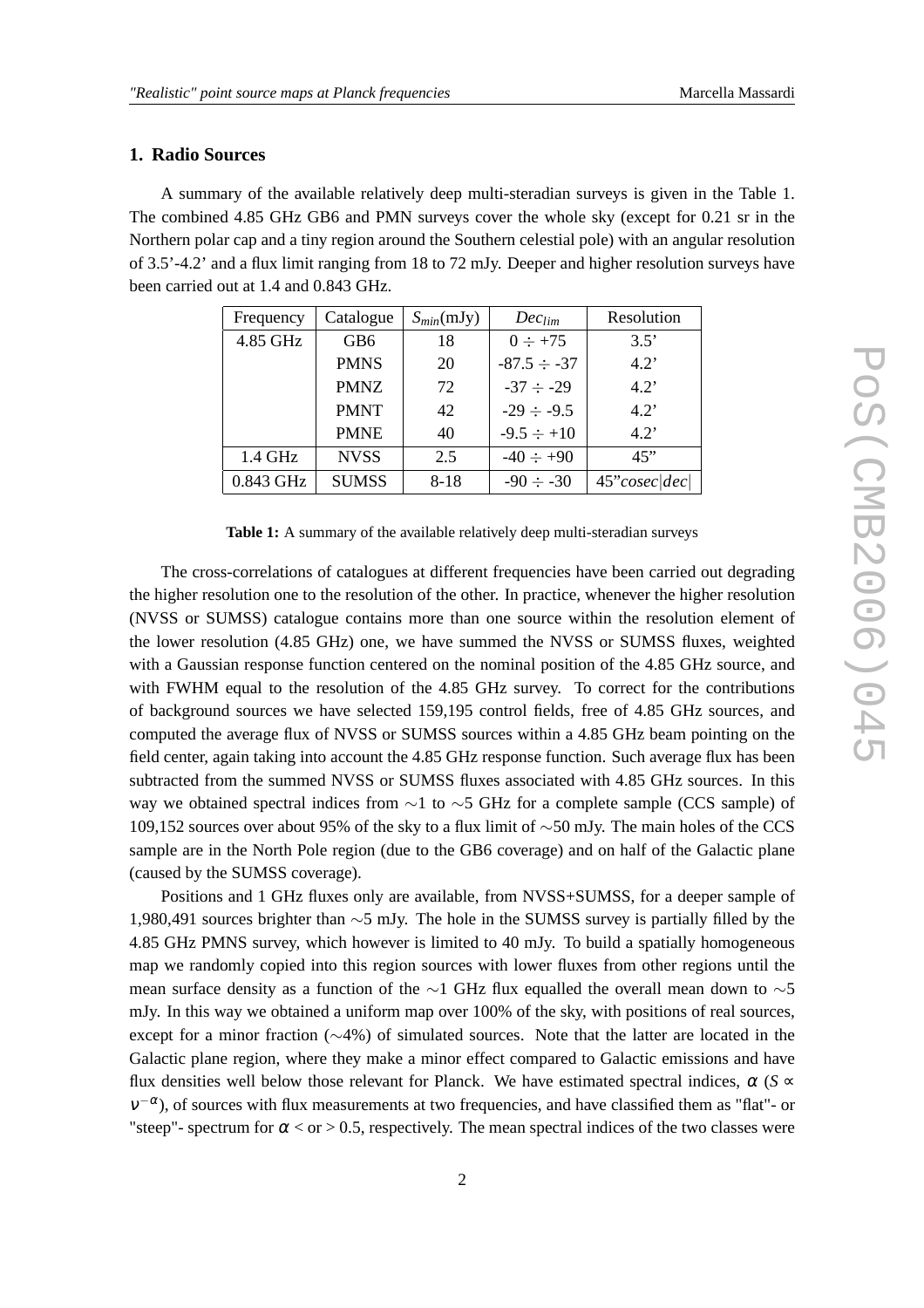

**Figure 1:** Source number counts at 5 and 20 GHz compared with models and observational data.



**Figure 2:** Source number counts at 30 GHz compared with models and observational data.

found to be  $\langle \alpha_{flat} \rangle = 0.16$ ,  $\langle \alpha_{steep} \rangle = 1.18$ . The dispersions round the mean values are  $\sigma = 0.3$  for both classes (Ricci et al. 2004).

We have assigned to each source a spectral index randomly drawn from a Gaussian distribution with the mean and variance of its class. Sources with measurements at a single frequency have been randomly assigned to the "flat"- or to the "steep"- spectrum class in the proportions observationally determined by Fomalont et al. (1991) for various flux intervals. Again, spectral indices have been randomly assigned drawing them from the above Gaussian distributions. In this way we have built simulated maps up to 20 GHz. The forthcoming results of the ATG20 survey will allow us to substantially improve such maps. At the moment, we could only check that the counts derived from the simulated maps agree with the observed ones, as shown by Fig. 1. Due to the complex spectral shape of radio sources, the power-law approximation holds only for a limited frequency range. To extrapolate the fluxes to still higher frequencies we used the multifrequency WMAP data (Bennett et al. 2003) to derive the distributions of differences da between spectral indices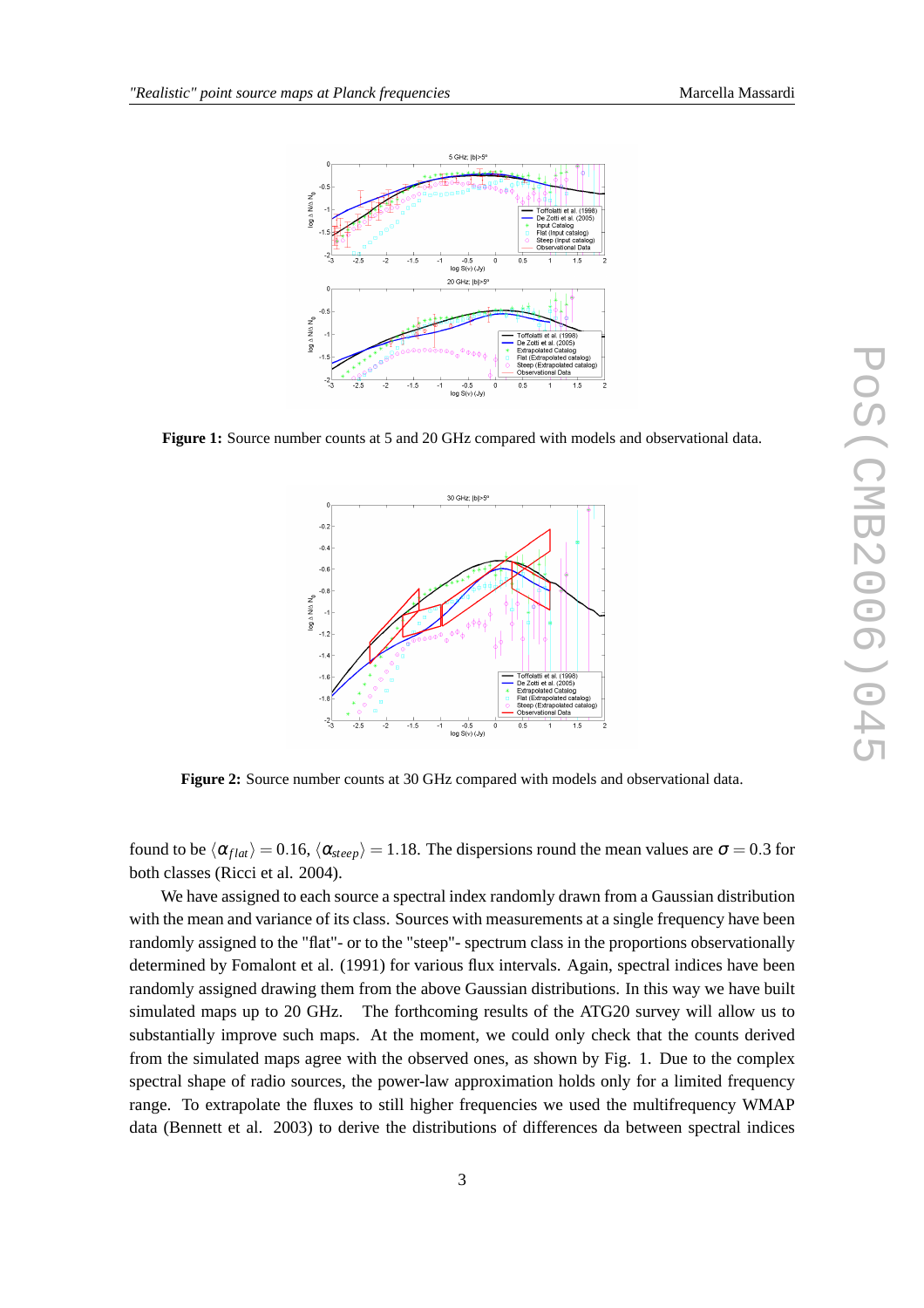

TQU\_radiosources\_30GHz\_MJv\_sr\_nside2048.fits: TEMPERATURE

**Figure 3:** An all-sky simulation of radiosources at 30 GHz in MJy/sr.

above and below 20 GHz. Such distributions can be approximated by Gaussians with mean 0.35 and dispersion 0.3. To each source we have associated a spectral index change drawn at random from the distribution. In Fig. 2 we compare the number counts calculated from the extrapolated catalogue with data from different surveys and with model predictions.

We have also produced maps of polarized emission attributing to each source a polarization degree randomly drawn from the observed distributions for flat- and steep-spectrum sources at 20 GHz (Ricci et al. 2004), and a polarization angle randomly drawn from a uniform distribution.

## **2. Far-Infrared Sources**

Combining far-IR (IRAS) and sub-mm (from the SCUBA Local Universe Galaxy Survey) measurements Serjeant & Harrison (2005) interpolated and extrapolated the IRAS detections to make predictions of the SEDs of all 15411 PSC-z galaxies from 50-1300 microns. A compilation including all FIR sources taken from the IRAS PSS and FSC catalogues was made available to the Planck WG2 by Dave Clements. As the PSC does not contain objects where the confusion from Galactic sources is high, and thus does not penetrate the Galactic centre well, and the FSC is restricted to regions away from the Galactic plane, the source density is a function of Galactic latitude. We have complemented the Serjeant & Harrison's catalogue with the additional IRAS sources in Clements' compilation. In this way we obtained a source catalogue which looks approximately complete down to ∼80 mJy at 857 GHz (see Fig. 4). The coverage gaps of the catalog were filled by adding randomly distributed sources until the mean surface density as a function of flux matched the mean of well covered regions.

On the other hand, an important, and possibly dominant, contribution to small-scale anisotropies comes from galaxies selected by (sub)-mm surveys with SCUBA and MAMBO, that are probably strongly clustered (Negrello et al. 2004). These galaxies are interpreted as massive protospheroidal galaxies in the process of forming most of their stars in a gigantic starburst. We have adopted the counts predicted by the Granato et al. (2004) model, which successfully accounts for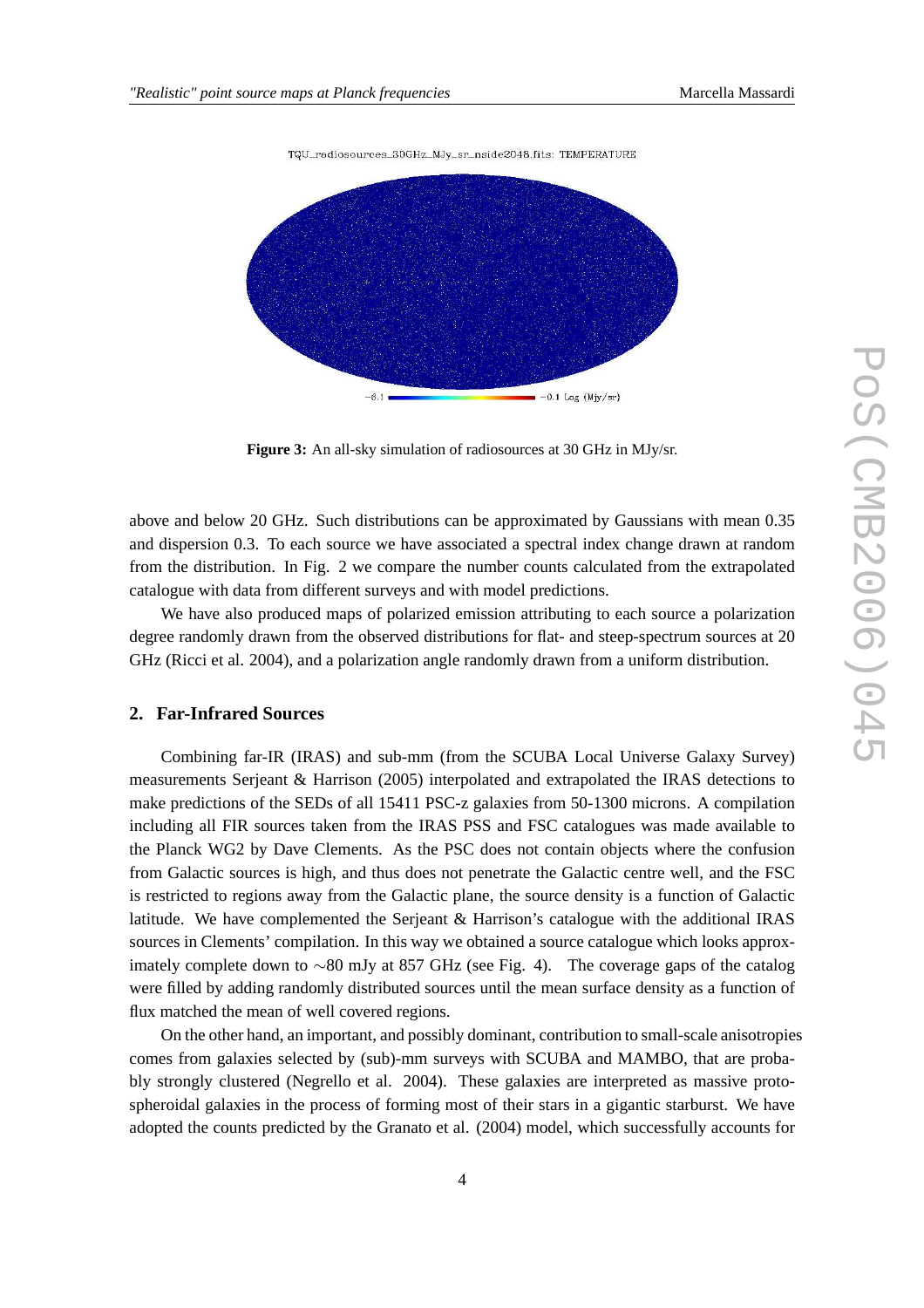

**Figure 4:** Comparison between the source number counts of Serjeant & Harrison (2005) and the Clements ones at 857 GHz for a galactic cut of  $|b| > 40$ .



**Figure 5:** Predicted counts of strong (red dashed line) and weak (green dotted line) lensed sources of Perrotta et al.(2003) compared with the source number count of Granato et al.(2004) model.

a broad variety of data including the SCUBA and MAMBO counts and the preliminary redshift distribution (Chapman et al. 2005). The clustering properties of these sources have been modelled as in Negrello et al. (2005). The simulation of their spatial distribution has been produced using the method by Gonzalez-Nuevo et al. (2005). Once a map of the source distribution was obtained at the reference frequency,  $v_{ref}$ , extrapolations to any other frequency,  $v_i$ , were obtained via the spectral indices  $\alpha = -\log(S_{ref}/S_i)/\log(\nu_{ref}/\nu_i)$ , were  $S_i$  is defined by  $n(> S_i; v_i) = n(> S_{ref}; v_{ref})$ . The spectral indices have been computed in logarithmic steps of 0.1. We have checked that the counts computed from the extrapolated maps accurately match those yielded, at each frequency, by the model.

Finally, Perrotta et al. (2003) found that the fraction of gravitational lensed sources at bright mm/sub-mm sources is expected to be up to 40%. Using their predicted counts of strong lensed